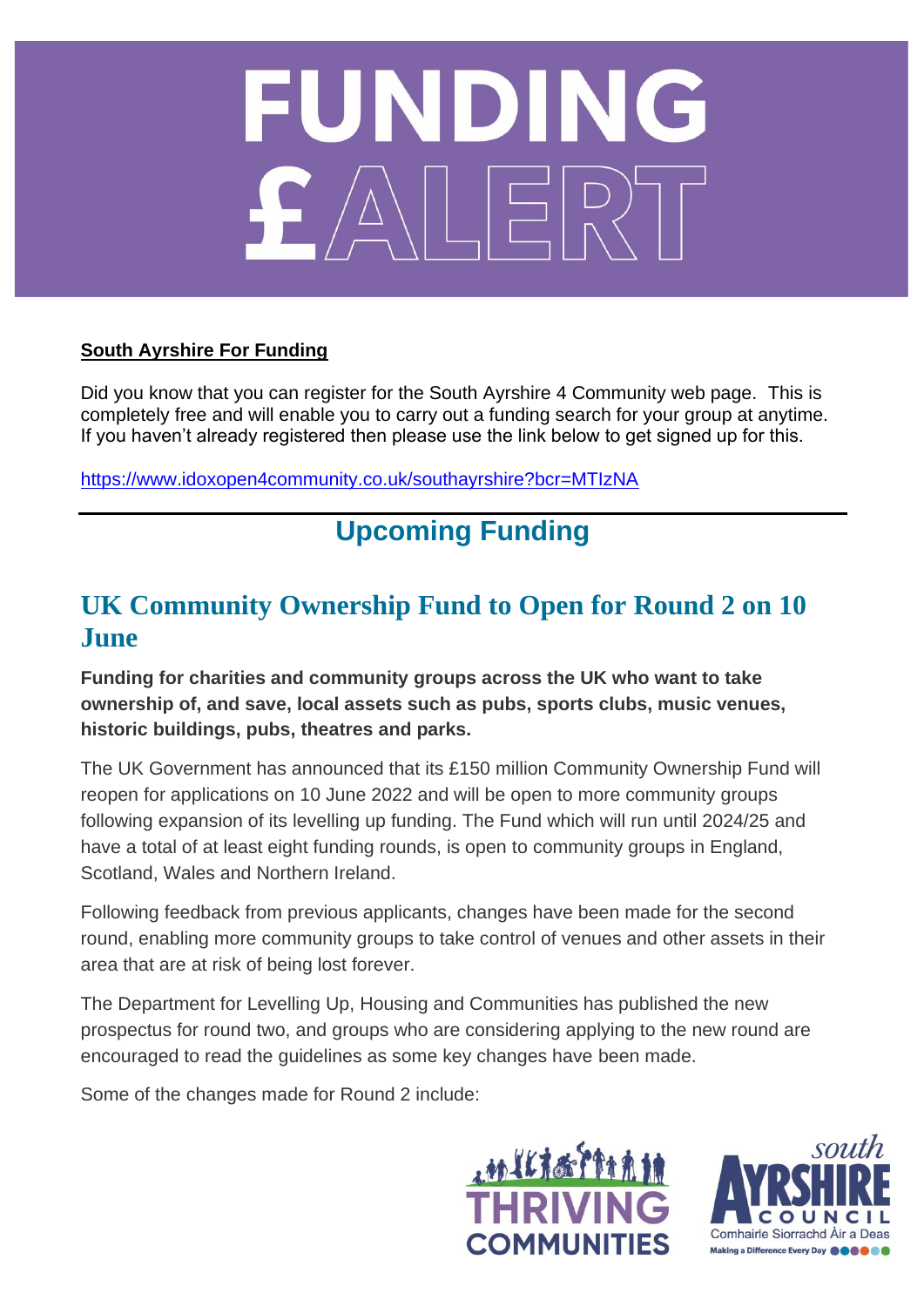- Removing the requirements for projects to have had a community use in the last five years, although assets must still have evidence of some past community use.
- Applicants who have a minimum of a 15-year lease on an asset will now be considered for funding. Previously leases were restricted to a minimum of 25 years.
- A two-stage application process is being introduced.
	- o Stage one is to complete a brief Expression of Interest form. Applicants will be able to check if their project is likely to be eligible and receive quick feedback on their proposals before submitting a full application. **The EOI form can be submitted at any time** as there are no deadlines, enabling applicants to start at a time that is suitable to them.
	- o Stage two will see applicants with eligible projects invited to submit a full application.
- There will now be three bidding windows per year, meaning applicants can submit a full application once their EOI has been approved, at a time that is right for their project.
- Introduction of a two-application limit per project.
- Clarifying eligibility requirements for funding sporting assets and public sector assets.
- Extension of timeline for completing projects from 6 months to 12 months from the date indicated on the offer letter.
- Providing more information to successful applicants on what they can expect after receiving an offer letter.

Commenting on the new round, Minister for Levelling Up, the Union and Constitution, Neil O'Brien MP said:

"We want even more communities to benefit from the fund and that's why we are reforming the application process and expanding the eligibility criteria.

"We will continue to grow this fund to empower local people, restoring their pride in the places where they live and levelling up communities across the United Kingdom."

Organisations that would like to prepare for applying to the new round can read the guidance notes which are now available on GOV.UK and attend the first of two webinars on 8 June 2022. There will be a second webinar on 16 June. Those who are interested in attending need to complete a [form](https://forms.office.com/pages/responsepage.aspx?id=EGg0v32c3kOociSi7zmVqLXwFDTckQdPuyZtS-lNwH5UMFRUNTlMWEcyQzBNNUxRNkpSMVZONElOOC4u) on the GOV.UK website in order to be sent an invite. **Expressions of Interest will be accepted from 10 June 2022.**



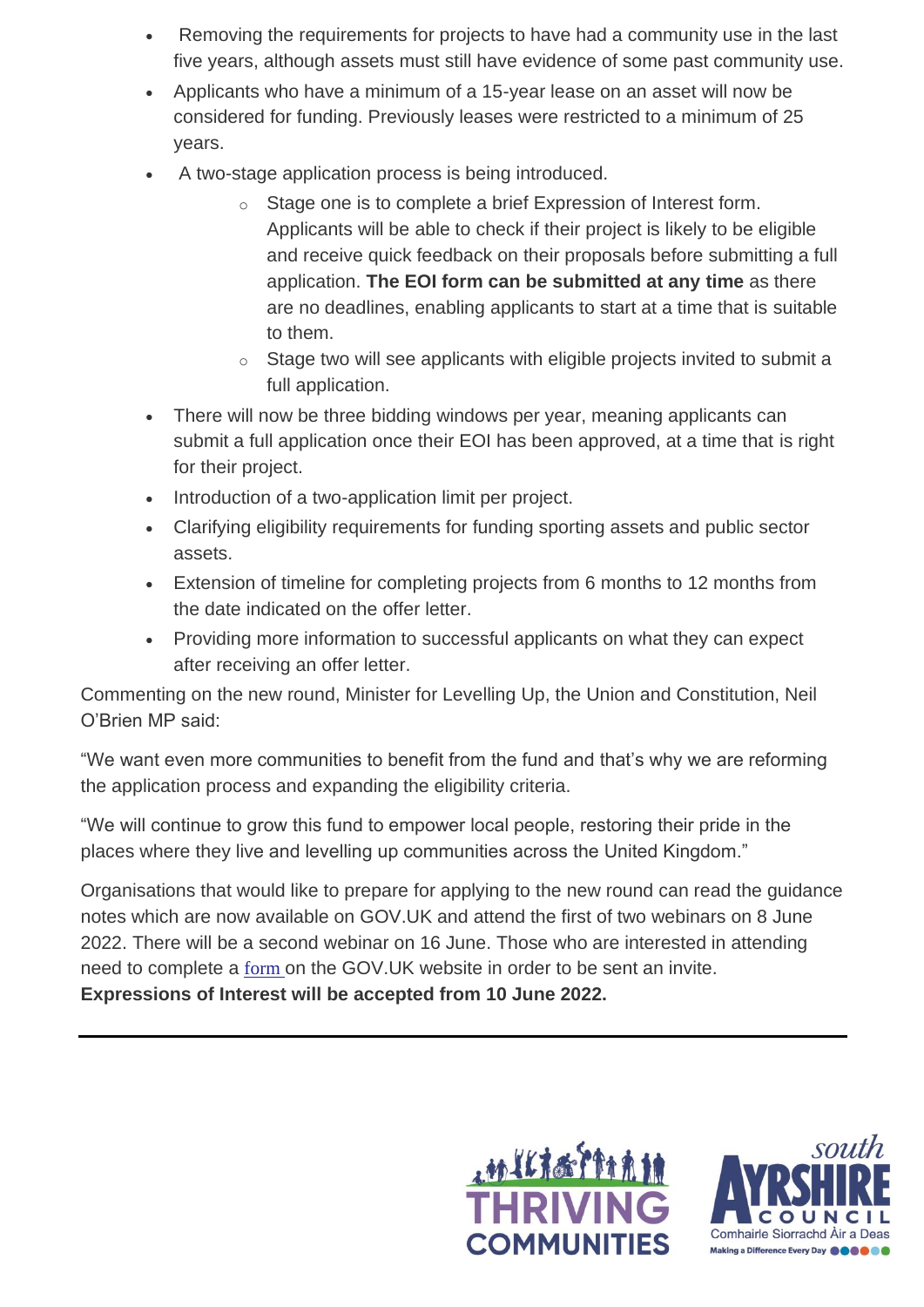# **Community Cycling Fund – Events Grants**

**Grants are available for local authorities, businesses, charities, and other community groups across Scotland to deliver activities and events that promote new cycling opportunities and encourage more people to start cycling.**

## Fund Information

| <b>Funding body:</b>  | Sportscotland |
|-----------------------|---------------|
| Maximum value:        | £15,000       |
| Application deadline: | 20/06/2022    |

## **Background**

The Community Cycling Fund is a joint initiative between the 2023 UCI Cycling World Championships, EventScotland, and sportscotland.

It has been developed to create a national celebration of cycling across all of Scotland's 32 Local Authority areas in the build-up to the UCI Cycling World Championships in August 2023 and deliver the following objectives:

- Deliver a programme of cycling activities and events (across 32 Local Authorities) to encourage and inspire new and existing cyclists to participate in a fun and safe environment.
- Reach and engage new audiences to participate in organised and inclusive cycling activities and events.
- Engage local communities by creating a platform to encourage cycling with a focus on
- Engaging under-represented groups, including children and young people, girls and women.
- To connect and add value to existing cycling initiatives, programmes, events, and infrastructure.
- To promote, celebrate and raise awareness of the 2023 UCI Cycling World Championships and the wider policy ambitions of the event and the Power of the Bike.

The £1 million fund is made up of two separate funding opportunities to help deliver new and additional cycling opportunities, engaging and encouraging local communities to get more people riding bikes:

- The Development strand will be administered by sportscotland with up to £350,000 per year invested directly to Local Authorities.
- The Events strand which is administered by EventScotland with £160,000 per year available.



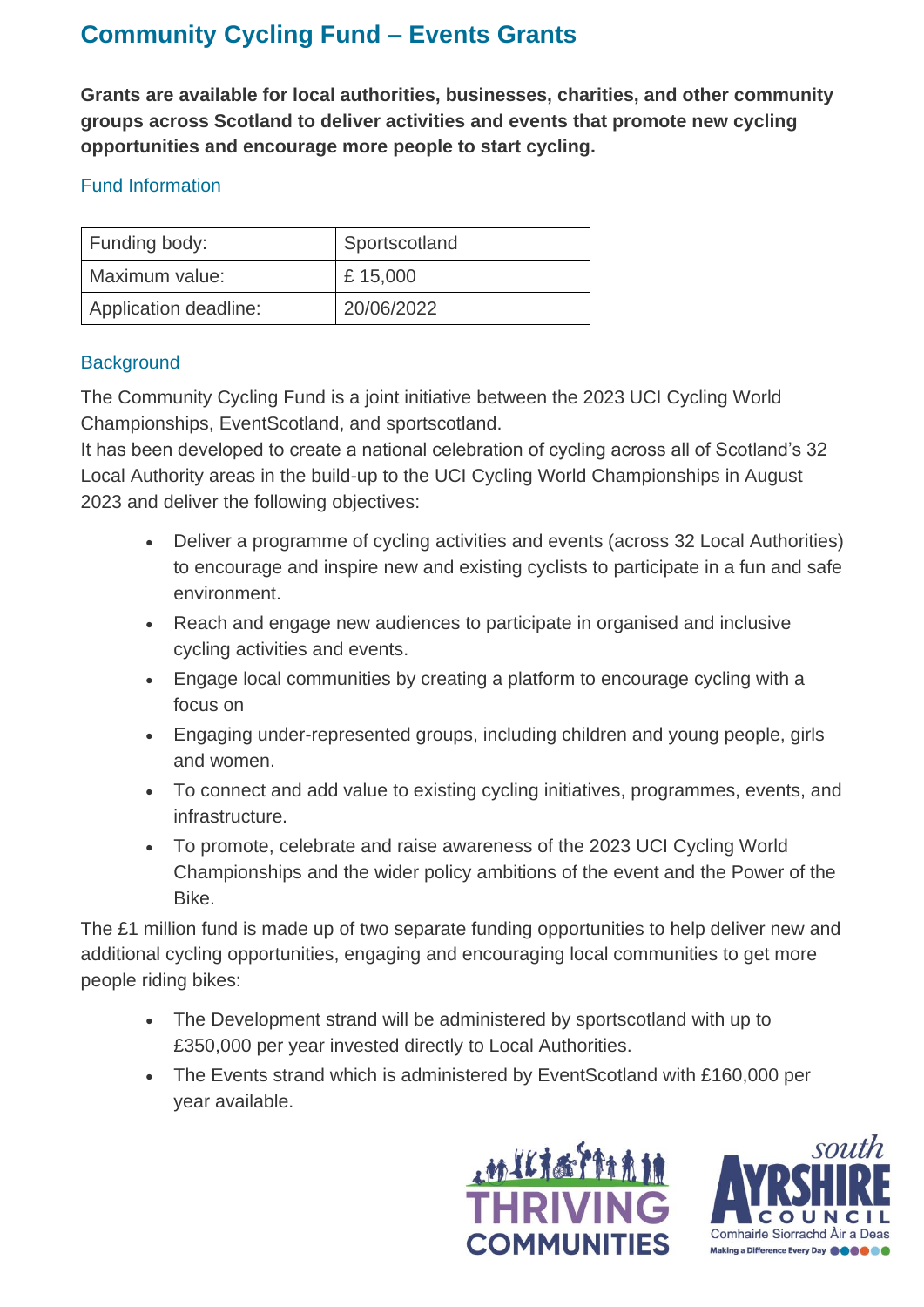## Objectives of Fund

This fund aims to support the delivery of cycling activities and events that celebrate, develop, and grow cycling participation in the build-up to the 2023 UCI Cycling World Championships.

#### Value Notes

A total of £160,000 per year is available.

Grants of between £5,000 and £15,000 are available.

## Match Funding Restrictions

Event budgets should have financial and/or in-kind support from the appropriate Local Authority and/or other public agencies.

#### Who Can Apply

The following types of organisations can apply:

- Local authorities.
- Self-employed (through a limited company or as a sole trader).
- Sport and Leisure Trusts.
- BID companies.
- Partnerships.
- Incorporated businesses.
- Charitable organisations.
- Community groups.

Applicants must be legally constituted organisations. Alternatively, eligible community groups will have a management committee, constitution, and an organisational bank account.

Non-local authority organisers can only apply with the endorsement of their local authority.

### **Restrictions**

The following are not eligible for funding:

- Capital costs, including cycling equipment and infrastructure purchases.
- Core delivery costs for existing events.
- Purchase of bikes.
- Funding gaps that are left by other funds being withdrawn.
- Hospitality costs.
- Entirely virtual events.
- Retrospective costs.
- Events that are already being funded by EventScotland through another EventScotland funding programme for 2022, excluding the Events Industry Support Funds and Pivotal Events Businesses Fund.



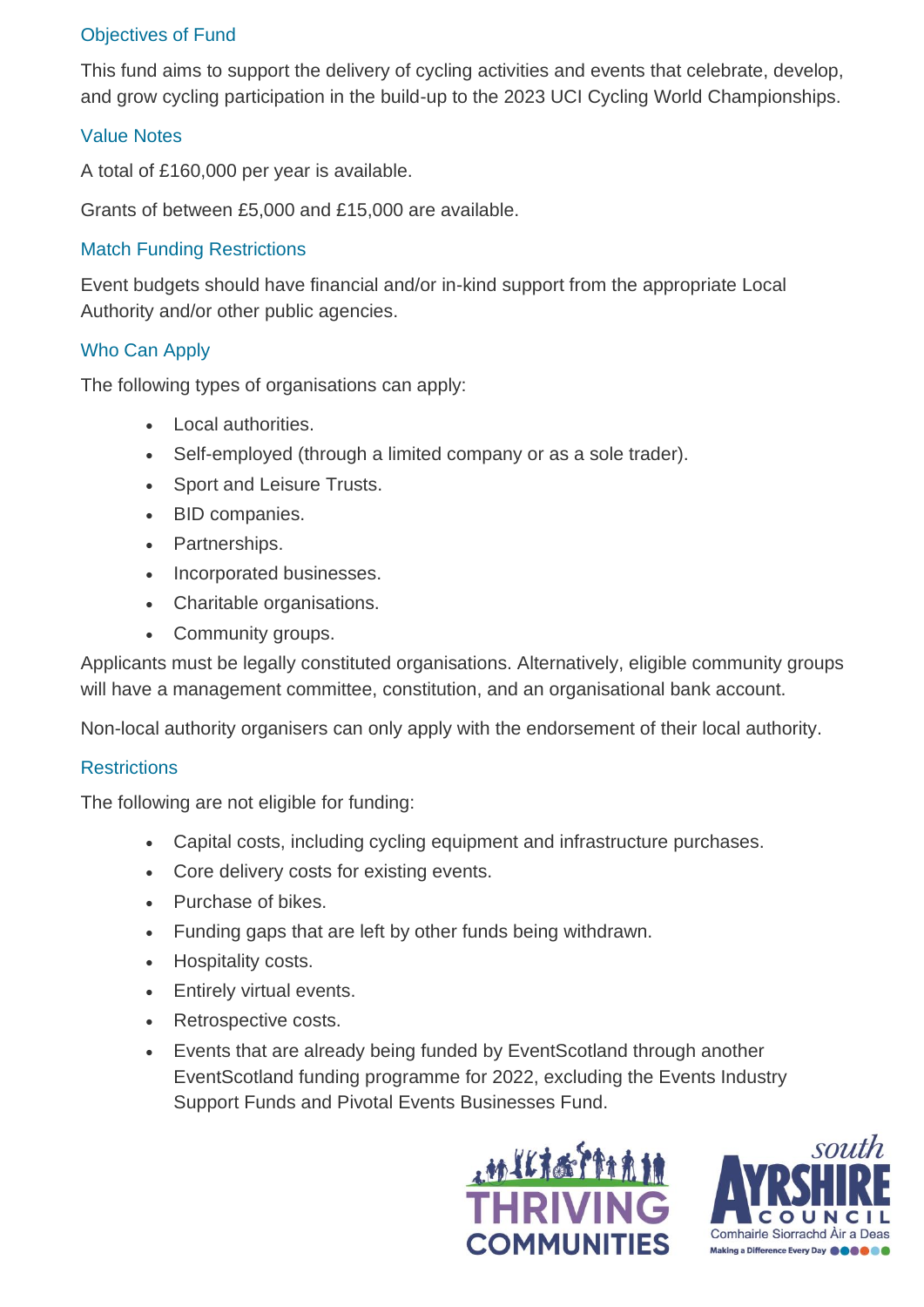## Eligible Expenditure

Funding is for the delivery of public-facing events designed to promote cycling participation across local communities, such as:

- Enhancing existing events with new cycling opportunities that promote the 2023 UCI Cycling World Championships.
- Cycling innovations which develop, enhance, or grow cycling participation and/or the event.
- Activity and events that provide local communities with the opportunity to celebrate the power of the bike and take part in cycling.
- Costs supporting sustainable practices as part of a wider event.

Funding is for events taking place between 1 August 2022 and 31 March 2023.

## **Location**

Scotland.

## How To Apply

There is a two-stage application process:

- Applicants must first submit an EOI form for consideration by a panel made up of representatives from EventScotland, sportscotland, the 2023 UCI Cycling World Championships and Scottish Cycling. The deadline to submit an expression of interest (EOI) is 20 June 2022.
- Successful applicants will then be invited to submit a full application.

Guidance notes and an EOI form are available from the Visit Scotland website. Completed EOI forms should be submitted by email.

**\_\_\_\_\_\_\_\_\_\_\_\_\_\_\_\_\_\_\_\_\_\_\_\_\_\_\_\_\_\_\_\_\_\_\_\_\_\_\_\_\_\_\_\_\_\_\_\_\_\_\_\_\_\_\_\_\_\_\_\_\_\_\_\_\_\_\_\_\_\_\_\_**

## [Scottish Cycling Events & Activities Funding | VisitScotland.org](https://www.visitscotland.org/events/funding/community-cycling-fund)

# **Whirlwind Charitable Trust**

**Grants are available to not-for-profit groups for projects which improve the lives of disadvantaged people, often young people, with an additional focus on understanding and improving the marine environment in the UK.**

### Fund Information

| Funding body:         | <b>Whirlwind Charitable Trust</b> |
|-----------------------|-----------------------------------|
| Maximum value:        | <b>Discretionary</b>              |
| Application deadline: | 18/07/2022                        |



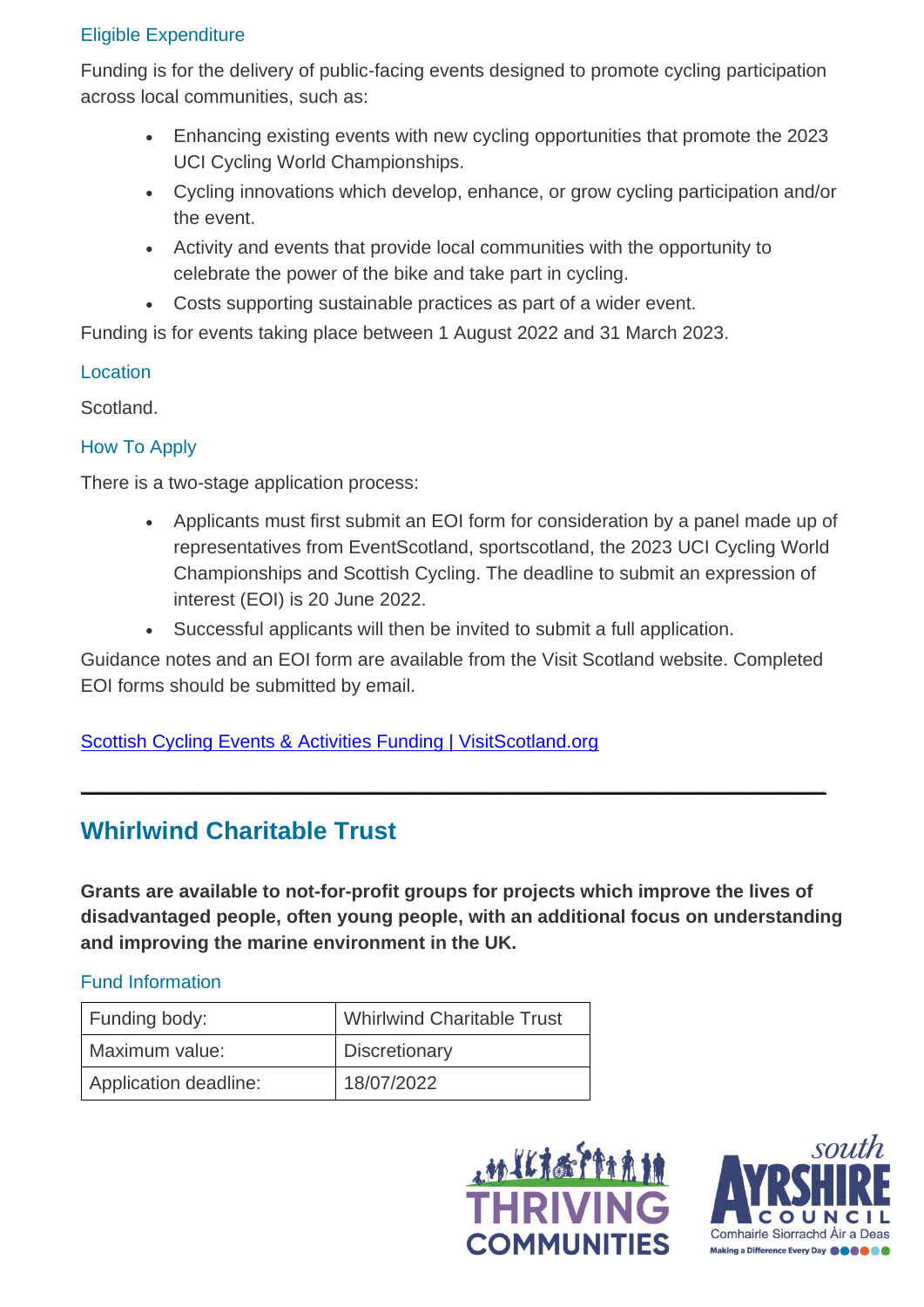### **Background**

The Whirlwind Charitable Trust was established in 2007 after a donation from Noel and Sylvia Lister's Lister Charitable Trust.

## Objectives of Fund

Funding is intended to provide life-enhancing experiences to disadvantaged young people and those with disabilities. This is principally through the challenge and stimulation of maritime and outdoor pursuits including funding for sailing charities.

## Value Notes

Funding is at the discretion of the Trustees.

Last year, grants ranged from £1,000 to £10,000

## Who Can Apply

Applications are generally only accepted from registered charities.

Newly registered charities may apply, but the Trust prefers to support organisations with a track record of delivery.

## Eligible Expenditure

Projects should fall within one of three areas:

- Improving the lives of disadvantaged children.
- Enhancing the lives of those living with a disability.
- Environmental projects.

Priority will be given to applications that demonstrate:

- Involvement in maritime or outdoor pursuits and a level of challenge appropriate to the circumstances of the individuals involved.
- Longer term contact, mentoring and support for those individuals.
- The fullest utilisation of capital assets.
- Modest organisational overheads and employee salaries.
- A high percentage of volunteer help.
- Donations focused on delivery rather than general overheads.
- A competitive day/person cost for the activities envisaged.
- Access for people who could not normally participate.
- An aim to give "at risk" individuals a fresh, constructive focus so that they can fulfil their own potential and make a positive contribution to society.
- A positive educational element, particularly with regard to the environment..
- A high standard of service efficiency in their dealings with Whirlwind.



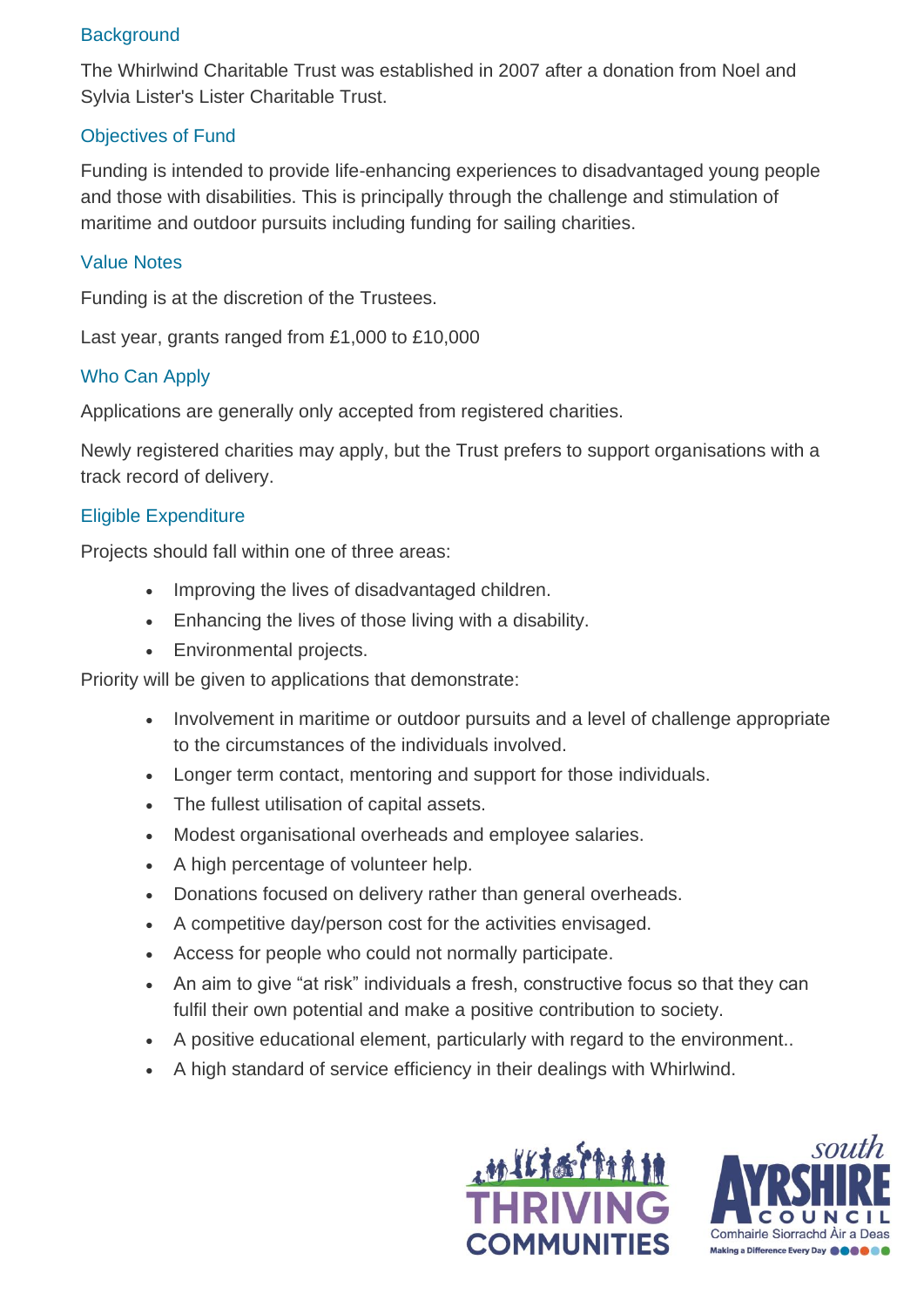#### Location

UK

## How To Apply

The next deadline is 18 July 2022, for assessment at the August 2022 meeting. Applicants should expect to hear back in around six months, bearing in mind this timeframe could be shorter or longer.

Guidelines and an online application form can be found on the Whirlwind Charitable Trust website

# **Made of Truth: BFI Doc Society Short Film Fund**

**Funding available to filmmakers in the UK to produce non-fiction short documentary films.**

## Fund Information

| Funding body:         | <b>BFI Doc Society</b> |
|-----------------------|------------------------|
| Maximum value:        | £15,000                |
| Application deadline: | 07/06/2022             |

## **Background**

Made of Truth: BFI Doc Society Short Film Fund is provided by the BFI Doc Society with funding from the National Lottery.

## Objectives of Fund

Funding is intended to support filmmakers in the UK to produce non-fiction short documentary films.

### Value Notes

Grants of up to £15,000 are available.

### Who Can Apply

Documentary filmmakers and those with equivalent experience over the age of 18 can apply.

### Eligible Expenditure

Grants can support production costs of the short film.

### **Location**

UK



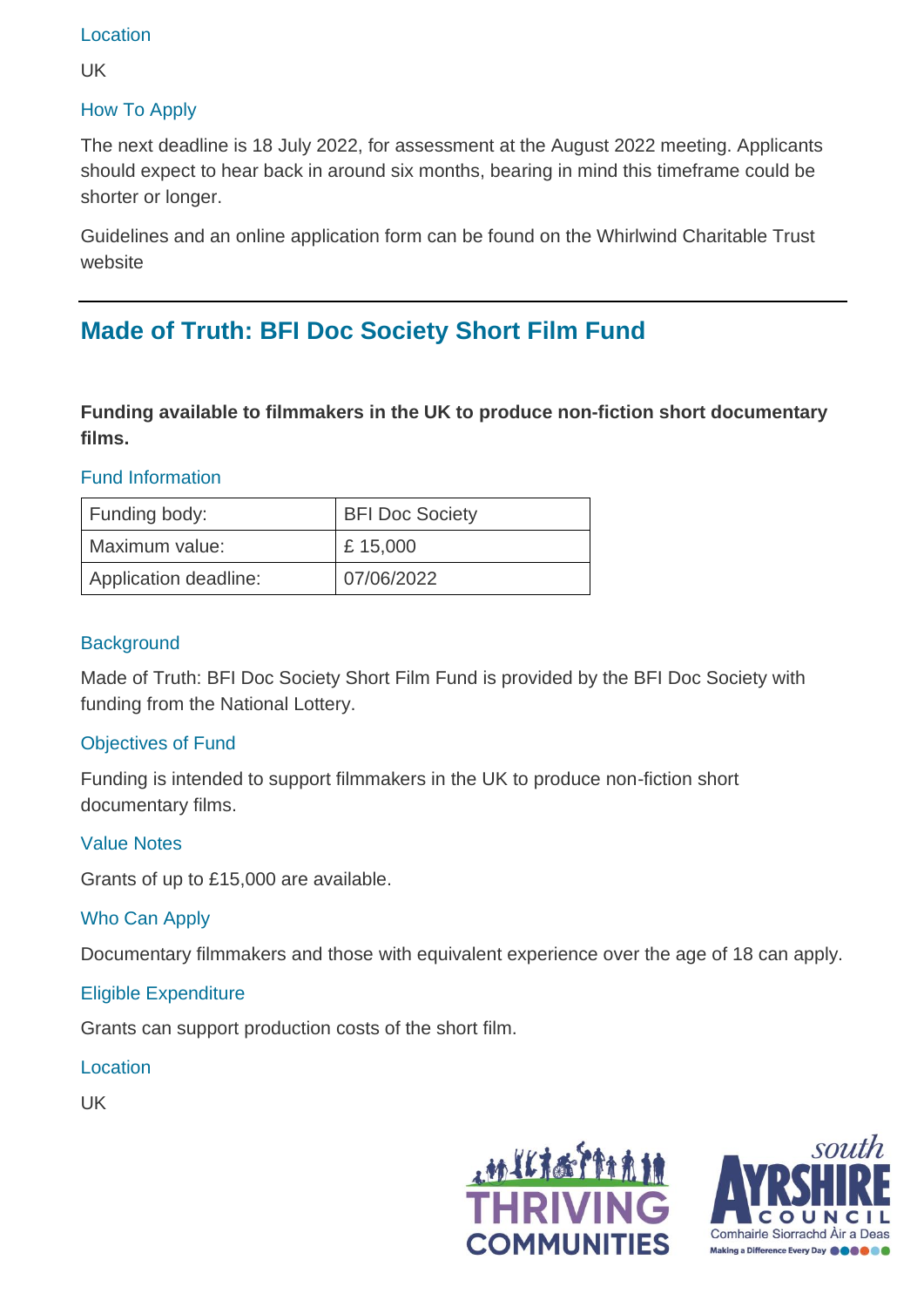#### How To Apply

Applications must be submitted by the deadline of 7 June 2022 (12 noon, BST).

Guidelines and further information is available on the Doc Society website.

[Doc Society: BFI Doc Society Fund: Made of Truth](https://docsociety.org/bfi-doc-shorts/)

# **Shoosmiths Foundation**

**Grants are available for UK registered charities undertaking work in the UK for projects that relate to social mobility prospects.**

#### Fund Information

Funding body:

| Funding body:         | The Shoosmiths Foundation |
|-----------------------|---------------------------|
| Maximum value:        | £50,000                   |
| Application deadline: | 24/06/2022                |

#### **Background**

Shoosmiths is a national UK law firm with 13 locations across the UK.

Launched in June 2021, the Shoosmiths Foundation is a grant making body working to help address societal issues, to empower sustainable change and to improve the lives of the people and the environment in the UK.

The Foundation builds on Shoosmiths' existing community investment programme which continues to support local charity partners through staff fundraising and firm donations, staff volunteering and provision of legal advice pro bono.

In addition to its funding for charities across the UK, the Foundation also has charity partners. The Foundation supports both national and local charities to meet their goals through firm donations, staff fundraising, and by providing skills and experience as well as other in-kind support. The Foundation is particularly keen to collaborate with charities that are addressing one or more of the global Sustainable Development Goals in the UK and that can determine the impacts of our interventions and support. It can also support charities that are addressing societal issues exacerbated by the pandemic.

### Objectives of Fund

The annual funding is intended for charitable work which addresses the ShooSmiths Foundation's funding priorities, which are to:



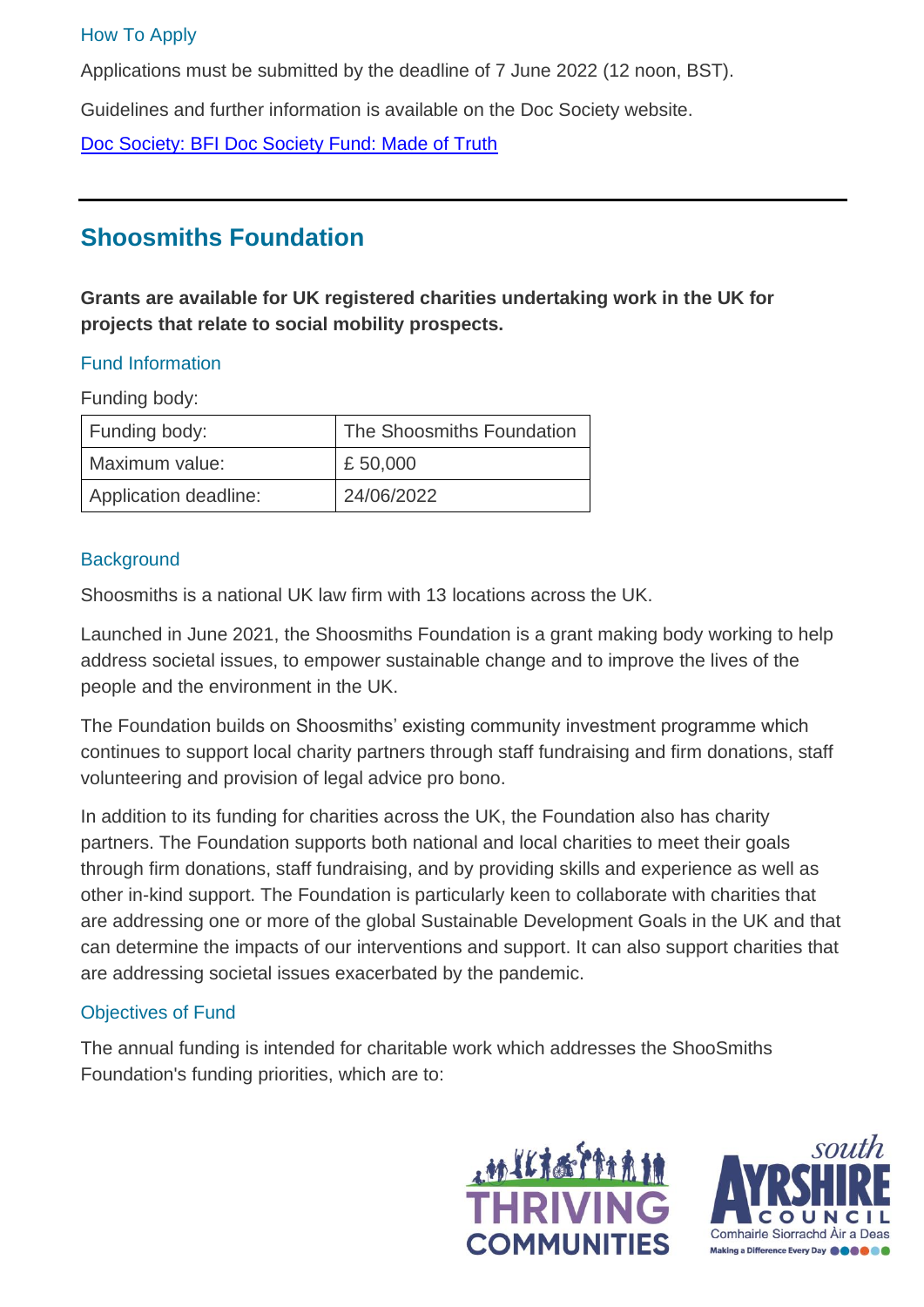- Advance social mobility in the legal sector, and across the UK, in line with the Shoosmiths social mobility action plan. Particular focus on charitable organisations which share the Foundation's belief that 'talent can come from anywhere', and which align their interventions with local socio-economic analysis and need.
- Advance a carbon net zero UK.
- Advance access to justice in the UK.

# **In 2022, applications must relate to the social mobility aim.** Value Notes

Funding is at the discretion of the Foundation.

Grants of between £25,000 and £50,000 are available in 2022.

# Who Can Apply

UK registered charities working in the UK can apply.

# **Restrictions**

The following are not eligible for funding:

- Individuals
- Unrestricted funding requests.
- Political parties or groups of any kind.
- Religious organisations.

# Eligible Expenditure

To be eligible for funding in 2022, projects must:

- Relate to the social mobility aim of the Shoosmiths Foundation.
- Be linked to a Shoosmiths location and relate to areas with lower social mobility prospects. Some examples include the English indices of deprivation, the long shadow of deprivation, state of the nation 2021: social mobility and the pandemic and Scottish index of multiple deprivation 2020.
- Help people into local employment, or
- Aim to address specific underrepresentation, for example, that directly make a link between socio-economic background/social mobility prospects, and another factor such as
	- o Characteristics listed in the Equality Act 2010
	- o Ex-military personnel
	- o People with convictions
	- o People experiencing homelessness
	- o Long-term unemployed
	- o Refugees.



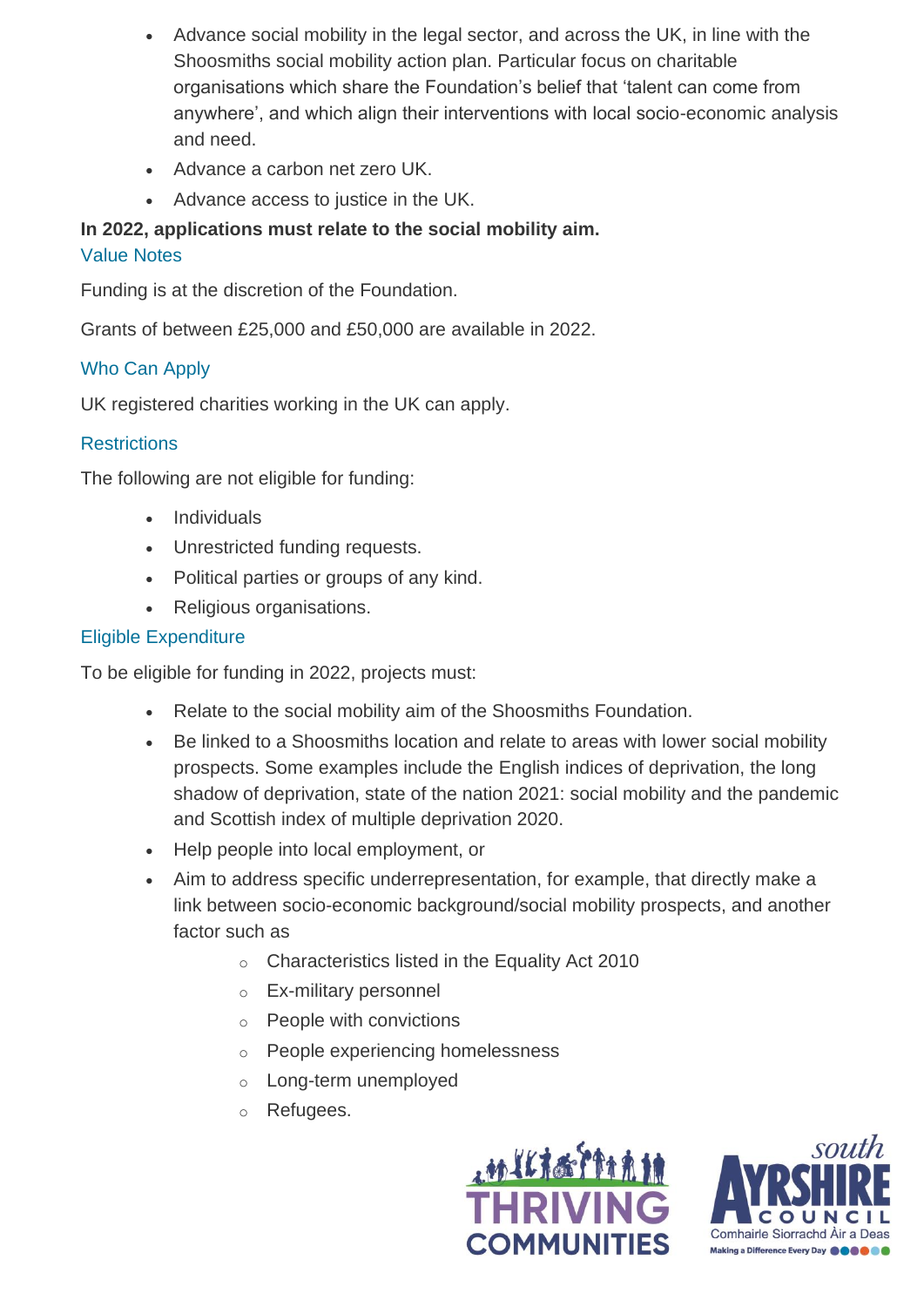Location

UK

#### How To Apply

The deadline for applications is 24 June 2022 (5pm).

An application form can be found on the ShooSmiths Foundation website. The completed form should be submitted by email to the Foundation.

[Shoosmiths Foundation | Shoosmiths Lawyers](https://www.shoosmiths.co.uk/our-responsibility/shoosmiths-foundation)

## **SCVO LISTED FUNDING**

**\_\_\_\_\_\_\_\_\_\_\_\_\_\_\_\_\_\_\_\_\_\_\_\_\_\_\_\_\_\_\_\_\_\_\_\_\_\_\_\_\_\_\_\_\_\_\_\_\_\_\_\_\_\_\_\_\_\_\_\_\_\_\_\_\_\_\_\_\_\_\_\_\_**

# **Scottish Recovery Consortium - Recovery Seed Fund**

**Summary** 

The aim of the fund is to develop and support substance and/or behaviour Lived Experience recovery organisations to trial, grow and develop their ideas, services or products and build organisational capacity.

You can apply for the fund if you are a substance and/or behaviour Lived Experience Recovery Organisation/voluntary group (LERO). This is defined as an organisation that has autonomy or independence, are led by understanding, knowledgeable staff or volunteers, with people of lived experience of recovery running the group.

#### **Geographical areas funded:** [Scotland](https://funding.scot/search?geographical_areas_funded=scotland)

Fund type **Type of funding:** Grant, Other resources **Type of cost:** Revenue, Core costs Fund award sizes **Maximum:** £5,000 Who can apply

Organisations that are less than 12 months old OR unconstituted if you have been active for longer.

**Maximum annual income:** £30,000 When to apply

Applications are open now.



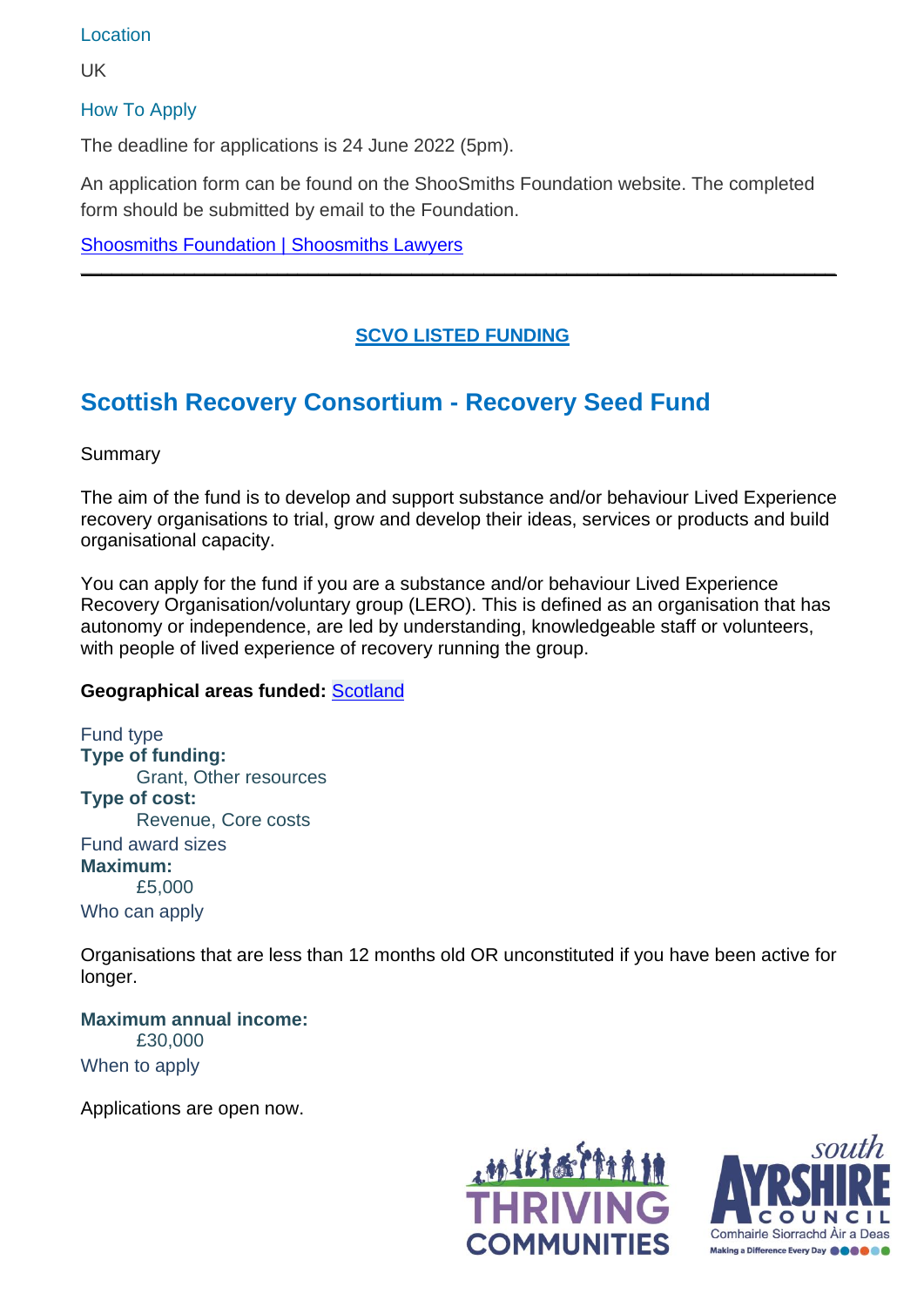Download the application form available on the SRC website.

[Contact information](https://funding.scot/funds/a0R3z00000MgdRPEAZ/scottish-recovery-consortium-recovery-seed-fund?page=1#tab:fund_contact)

# **Corra Foundation - Local Support Fund Micro Grants**

#### **Summary**

Corra Foundation will be supporting the Scottish Government with their funding processes as part of the National Drug Mission.

**\_\_\_\_\_\_\_\_\_\_\_\_\_\_\_\_\_\_\_\_\_\_\_\_\_\_\_\_\_\_\_\_\_\_\_\_\_\_\_\_\_\_\_\_\_\_\_\_\_\_\_\_\_\_\_\_\_\_\_\_\_\_\_\_\_\_\_\_\_\_\_\_**

The Local Support Fund Micro Grants is focused on small community-based groups which deliver frontline services to support people who use or used drugs, people in recovery and families affected by someone else's drug use.

This fund is designed to help these groups by providing grants which will offer some financial security for planning and delivering support to improve the wellbeing of both people who use drugs and their families.

#### **Geographical areas funded:** [Scotland](https://funding.scot/search?geographical_areas_funded=scotland)

Fund type **Type of funding: Grant Type of cost:** Capital, Revenue Fund award sizes **Minimum:** £1,000 **Maximum:** £10,000 **Notes on award amounts:**

Between £1,000 - £10,000 is available per year for up to five years.

Who can apply **Maximum annual income:** £50,000 When to apply

This is a rolling programme meaning that you can send in your application at any time. They will review your application and advise you of the outcome within six weeks.



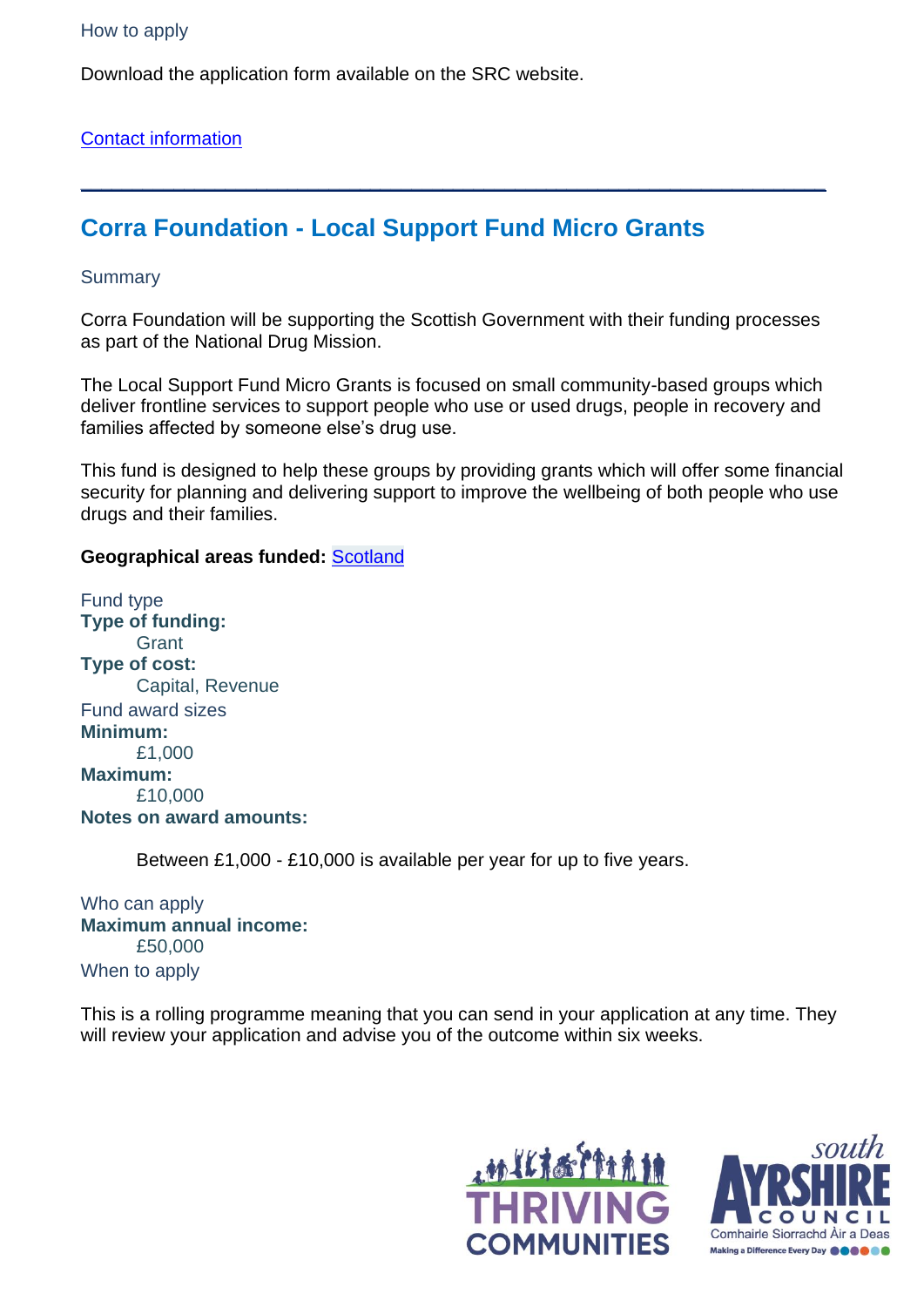#### How to apply

Apply online via the Corra website.

#### [Contact information](https://funding.scot/funds/a0R3z00000Lry3dEAB/corra-foundation-local-support-fund-micro-grants?page=1#tab:fund_contact)

# **The Scottish Government - Investing in Communities Fund**

#### **Summary**

The Investing in Communities Fund (ICF) aims to empower communities enabling them to tackle poverty, inequality and disadvantage on their own terms, in turn supporting inclusive growth.

Funding priorities are focused at disadvantaged, rural and fragile communities across Scotland addressing the following areas:

- tackling poverty and inequality, including child poverty
- developing and sustaining place based approaches
- community-led regeneration
- ensuring a just transition to net zero

The fund supports the revenue costs associated with community consultations, feasibility work, and the design and/or delivery of local community-identified and community-led projects and services that will address local challenges, priorities and needs.

#### **Geographical areas funded:** [Scotland](https://funding.scot/search?geographical_areas_funded=scotland)

Fund type **Type of funding: Grant Type of cost:** Revenue Fund award sizes **Maximum:** £350,000 **Annually awarded:** £10,000,000 **Notes on award amounts:**

> Grants of up to £350,000 are available over three years from 1 April 2023 to 31 March 2026.

#### Who can apply

Eligible applicants include community anchor organisations, community councils and third sector organisations that promote or improve the interests of their local communities, and community social enterprises that re-invest profits generated for the sustainable and lasting benefit of the local communities being supported.



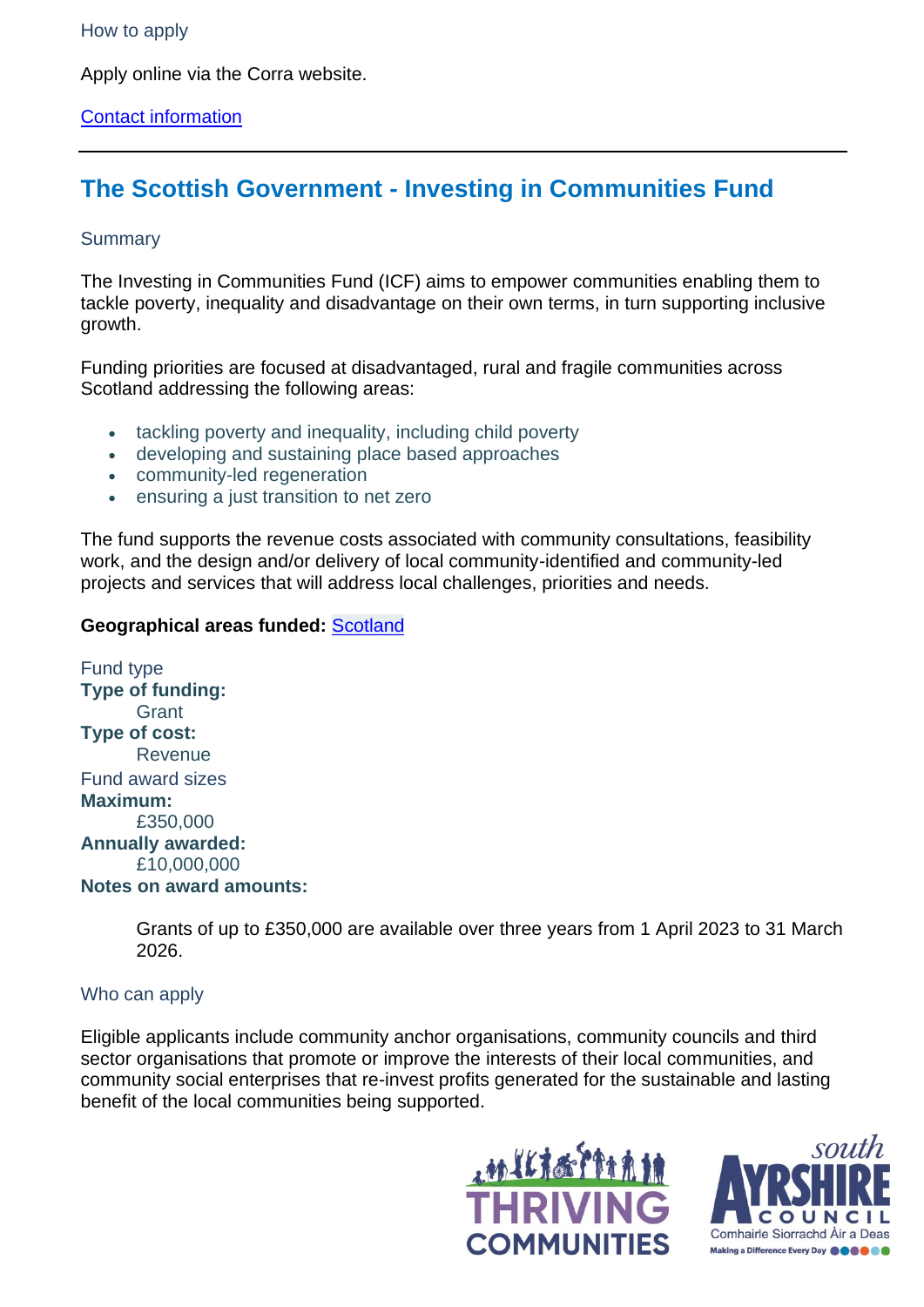#### When to apply

Round 2 will open for applications at 2pm on 31 May 2022 and will close for 2pm on 28 June 2022.

Next deadline: 28 Jun 2022

How to apply

Application form and guidance on the Scottish Government website.

**[Contact information](https://funding.scot/funds/a0R0N00000UOGIFUA5/the-scottish-government-investing-in-communities-fund?page=1#tab:fund_contact)** 

**Exclusions** 

Statutory bodies, individuals and sole traders, community organisations based outside Scotland, and non-departmental public bodies are not eligible to apply.

**\_\_\_\_\_\_\_\_\_\_\_\_\_\_\_\_\_\_\_\_\_\_\_\_\_\_\_\_\_\_\_\_\_\_\_\_\_\_\_\_\_\_\_\_\_\_\_\_\_\_\_\_\_\_\_\_\_\_\_\_\_\_\_\_\_\_\_\_\_\_\_\_\_**

# **Tap Water Ltd**

#### **Summary**

The Tap Water Awards programme aims to help schools significantly reduce our reliance on single-use plastics and the amount of plastic waste the UK generates. This is achieved by supporting schools install mains fed drinking water machines and using reusable stainless steel bottles. They encourage reducing educational establishments dependancy on expensive plastic bottled water shipped thousands of miles.

### **Geographical areas funded:** [UK](https://funding.scot/search?geographical_areas_funded=uk)

Fund type **Type of funding: Grant Type of cost:** Capital, Revenue Fund award sizes **Minimum:** £300 **Maximum:** £3,000 Who can apply

Universities, schools and colleges can apply.

When to apply

Send in your application at least three months before your project will start.



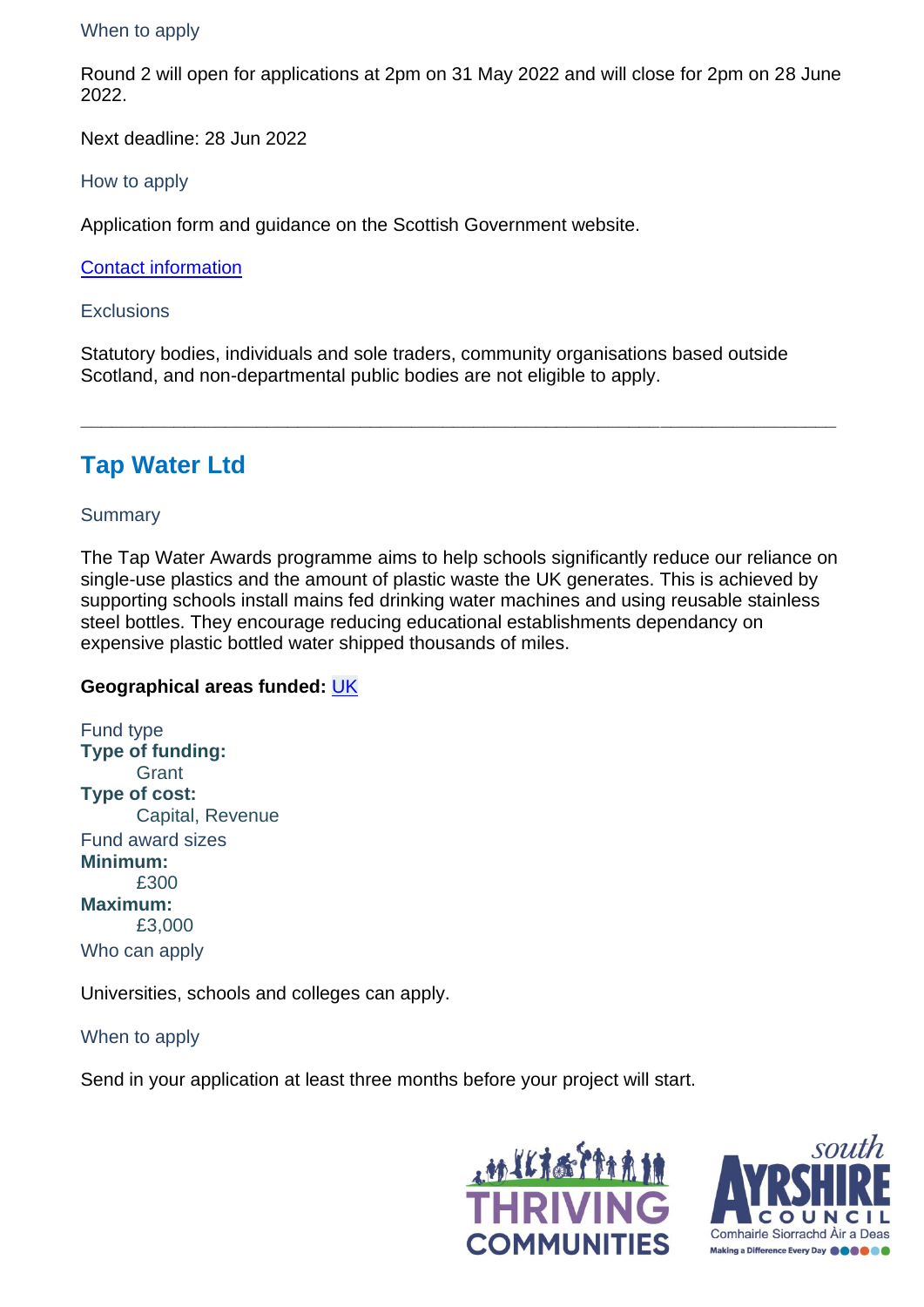#### How to apply

If you are interested in applying please read through the Suitability Document. If your project meets the criteria, contact the Tap Water to find out if there are currently any grants available. If they have a grant available at the time of your query they will then ask you to complete the application form.

#### [Contact information](https://funding.scot/funds/a0Rb0000000Ng8oEAC/tap-water-ltd?page=2#tab:fund_contact)

#### **Exclusions**

- Retrospective funding
- Day-to-day running costs
- Loans or interest payments
- Projects that you cannot maintain because of high ongoing costs or the need for specialist skills
- Projects that cannot be completed within 12 months
- Routine repairs and maintenance

# **Alpkit Foundation**

### **Summary**

The Alpkit Foundation make small awards to people, groups and schools that work to remove the barriers in getting outdoors and experience wild places.

They want to support:

- Diversity and Inclusion Projects that engage individual and groups from a diverse range of backgrounds
- Environmental Projects that seek to support, conserve, or generate understanding of our environment and wild places
- Health Projects enabling people to gain physical and mental wellbeing from the Great **Outdoors**
- Education Projects such as First Aid, D of E, Forest Schools and Mountain Leader
- Participation Projects that get more people experiencing the Great Outdoors

### **Geographical areas funded:** [UK](https://funding.scot/search?geographical_areas_funded=uk)

Fund type **Type of funding:** Grant, Equipment **Type of cost:** Revenue



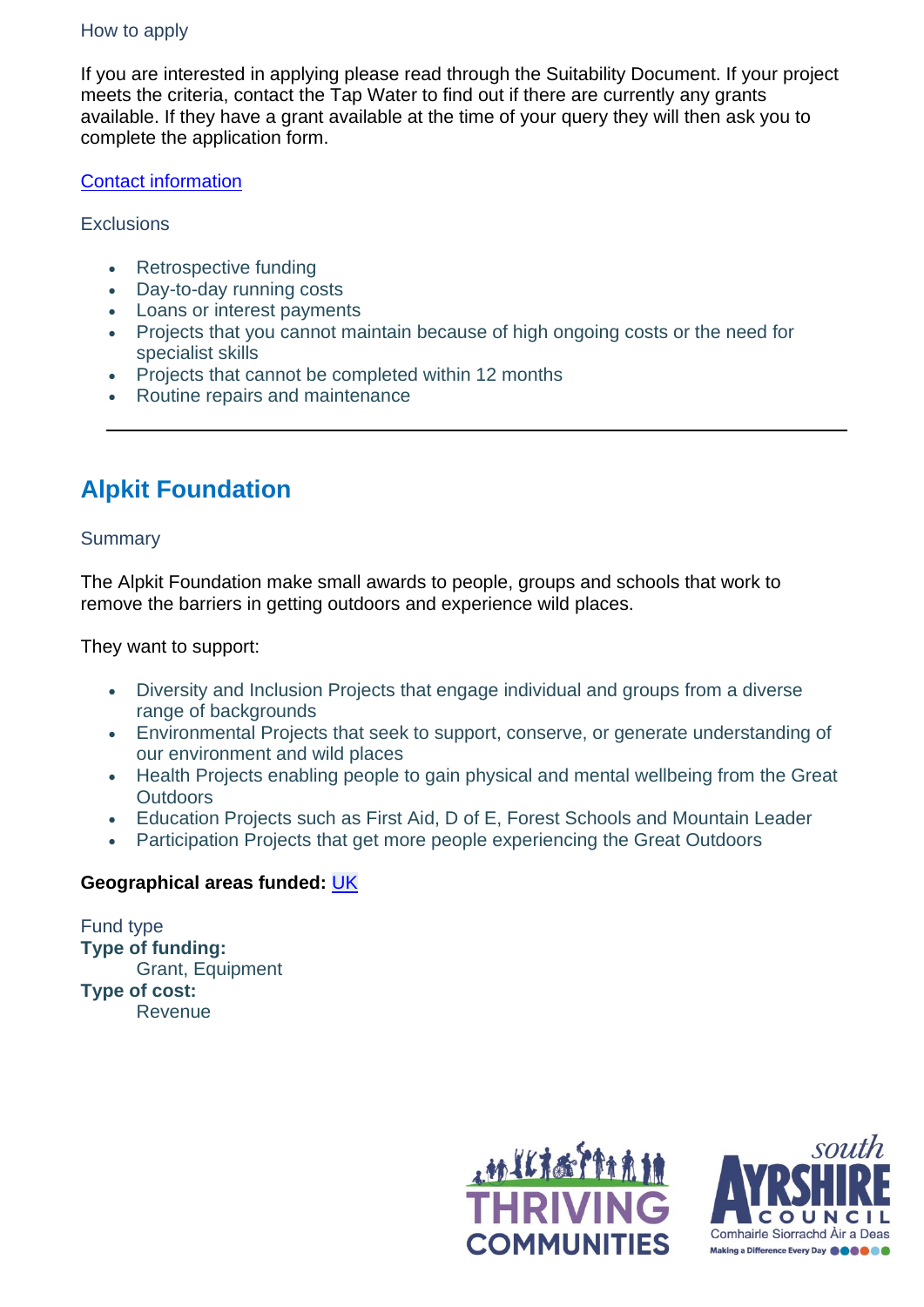#### When to apply

Trustees meet every 2 months to consider applications. If possible, please apply at least 3 months before the start of a project so that the trustees have time to consider it at their next meeting.

How to apply

Apply online via the Foundation's website.

#### [Contact information](https://funding.scot/funds/a0R3z00000JJFcNEAX/alpkit-foundation?page=2#tab:fund_contact)

# **Big Issue Invest - Connecting Futures**

#### **Summary**

Connecting Futures, a new opportunity developed in partnership with abrdn Charitable Foundation, offers a tailored 12-month mentorship programme to social enterprises throughout the UK who tackle some of the most pressing societal issues we see today.

The programme aims to recruit 50 mentors that will be able to support 30 social enterprises to recover and scale and to help them deliver greater impact in a post Covid-19 world.

Participants will receive:

- Mentor matching
- Group learning sessions
- Business development support
- One-to-one support
- Celebration event
- Time commitment from mentors

#### **Geographical areas funded:** [UK](https://funding.scot/search?geographical_areas_funded=uk)

Fund type **Type of funding:** Staff time, Other resources **Type of cost:** Revenue Who can apply

Social enterprises throughout the UK.

When to apply

Expressions of interest are now open.



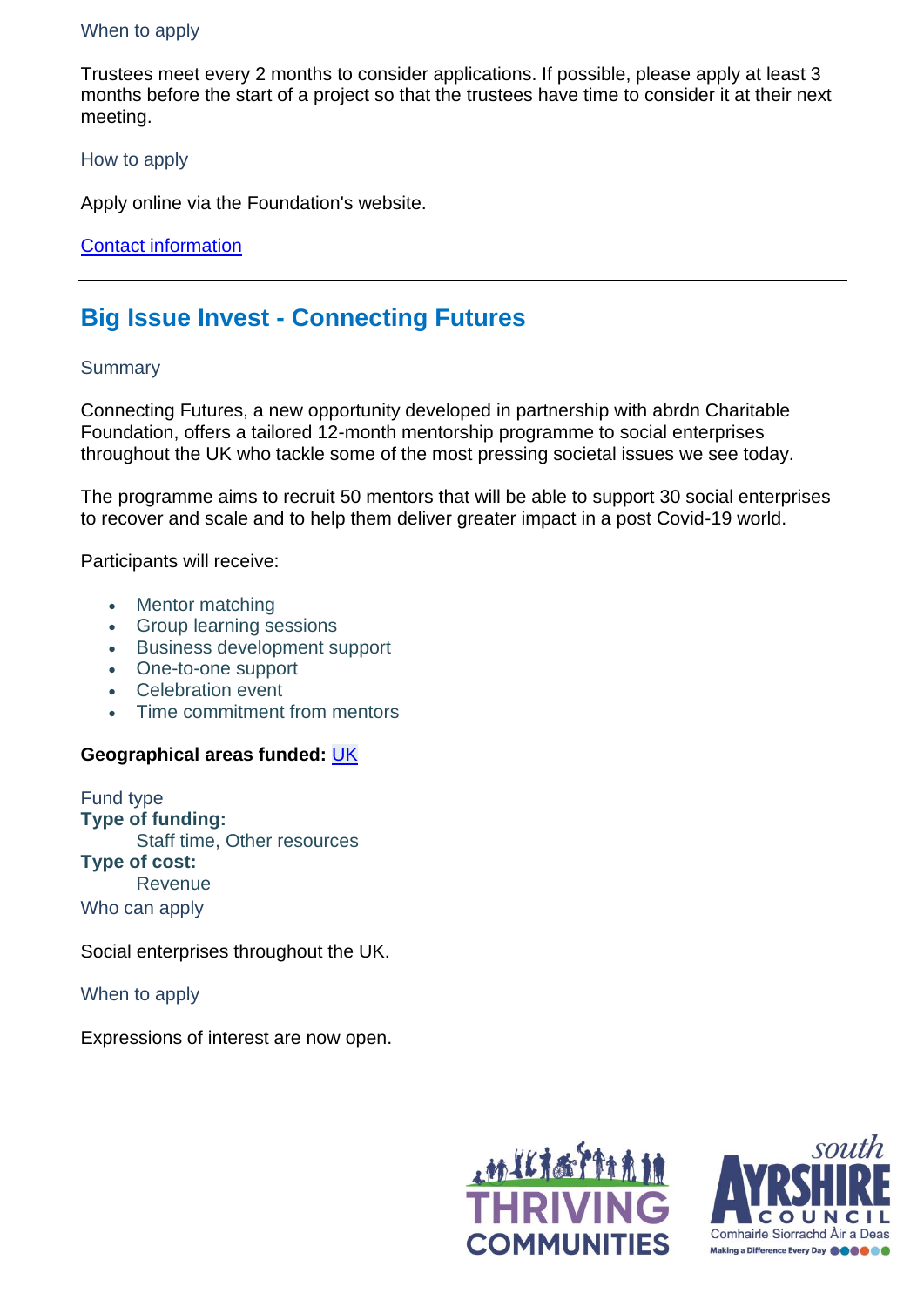#### How to apply

Register your interest via the Big Issue Invest website.

#### [Contact information](https://funding.scot/funds/a0R3z00000OC2LpEAL/big-issue-invest-connecting-futures?page=3#tab:fund_contact)

# **Scottish FA - Girls' & Women's Recovery Fund**

#### **Summary**

The Girls' and Women's Recovery Fund, supported by FIFA COVID relief investment, aims to assist and encourage clubs to re-engage girls and women with football. They encourage clubs to utilise this fund to ensure players return to the game, while also continuing to attract new players of all ages and abilities.

**\_\_\_\_\_\_\_\_\_\_\_\_\_\_\_\_\_\_\_\_\_\_\_\_\_\_\_\_\_\_\_\_\_\_\_\_\_\_\_\_\_\_\_\_\_\_\_\_\_\_\_\_\_\_\_\_\_\_\_\_\_\_\_\_\_\_\_\_\_\_\_\_**

Funding is available to support clubs so the proposed activity may range from free or additional sessions for existing players, subsidised holiday camps, to new activity for primary school-aged children and young people, to adult recreational activity and walking football. They want this fund to support the delivery of activity that you feel will benefit girls' and women's football in your community.

#### **Geographical areas funded:** [Scotland](https://funding.scot/search?geographical_areas_funded=scotland)

Fund type **Type of funding: Grant Type of cost: Revenue** Fund award sizes **Minimum:** £250 **Maximum:** £1,000 Who can apply

Clubs must be registered with the Scottish FA or with an Affiliated National Association or League body.

**\_\_\_\_\_\_\_\_\_\_\_\_\_\_\_\_\_\_\_\_\_\_\_\_\_\_\_\_\_\_\_\_\_\_\_\_\_\_\_\_\_\_\_\_\_\_\_\_\_\_\_\_\_\_\_\_\_\_\_\_\_\_\_\_\_\_\_\_\_\_\_\_\_**

How to apply

Apply online via the SFA website.

[Contact information](https://funding.scot/funds/a0R3z00000LrnTPEAZ/scottish-fa-girls-women-s-recovery-fund?page=3#tab:fund_contact)

# **Great Big Green Week Community Fund - Small & Medium Grants**



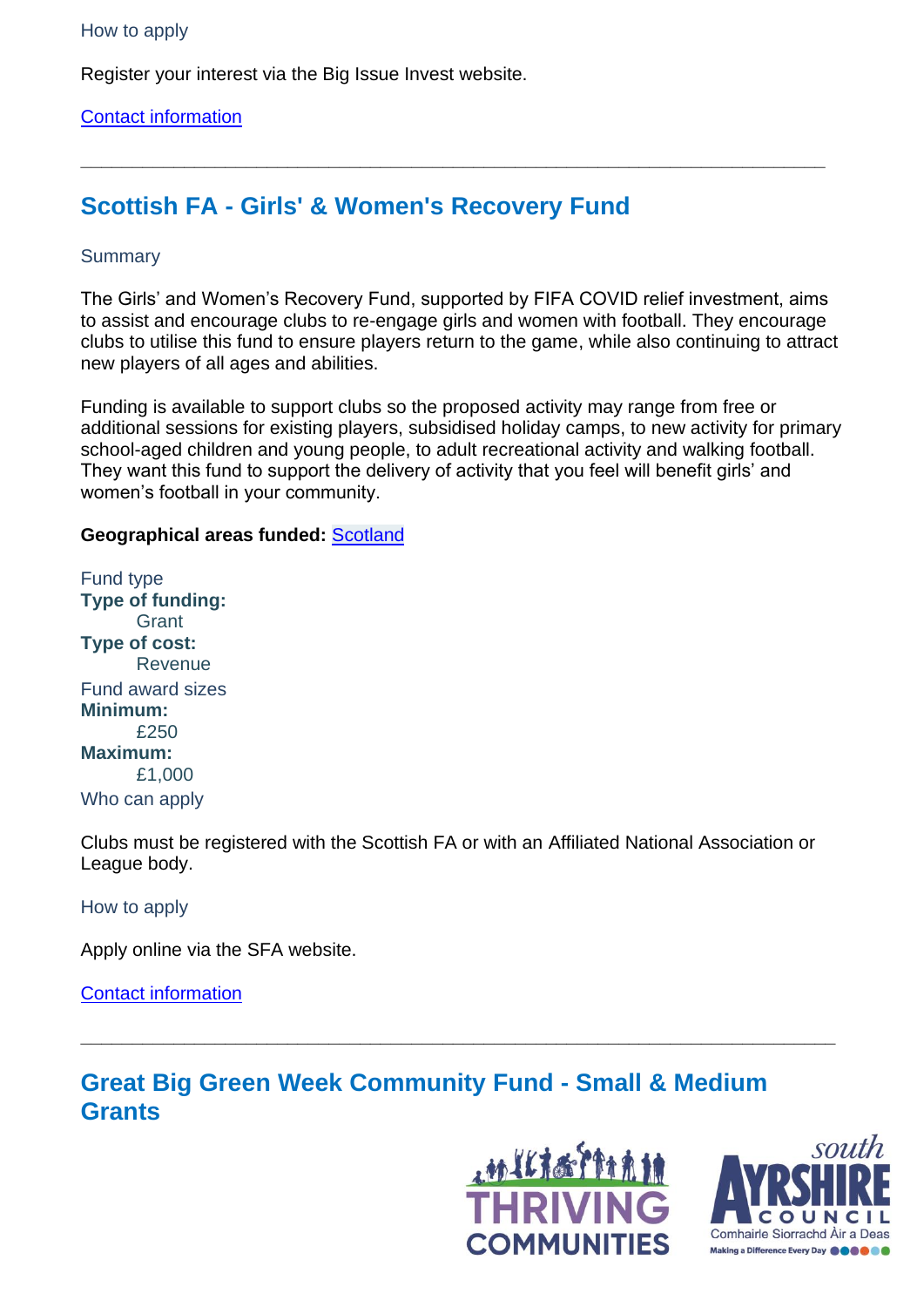#### **Summary**

The Great Big Green Week Community Fund supports community groups to organise local events, activities and festivals during the Great Big Green Week 2022. These should engage the local community and celebrate action and progress being made on climate change.

Big Green Week takes place between 24 September - 2 October 2022 and celebrates how communities are taking action to tackle climate change and protect green spaces.

They can fund:

- Equipment
- **One-off events**
- Staff costs (if directly supporting your Great Big Green Week Activity)
- Transport
- Utilities
- Volunteer expenses
- Publicity e.g flyers, social media advertising

#### **Geographical areas funded:** [UK](https://funding.scot/search?geographical_areas_funded=uk)

Fund type **Type of funding: Grant Type of cost: Revenue** Fund award sizes **Minimum:** £200 **Maximum:** £5,000 **Notes on award amounts:**

Small Grant: £200 to £500 Medium Grant: £500 to £5,000

When to apply

Applications will be reviewed on a monthly basis until 30 June 2022.

Next deadline: 30 Jun 2022

How to apply

Download the application form from the funder website and submit via email to the address shown.For events in Scotland, you can contact info@stopclimatechaos.scot for more info.

[Contact information](https://funding.scot/funds/a0R3z00000OOiOQEA1/great-big-green-week-community-fund-small-medium-grants?page=3#tab:fund_contact)



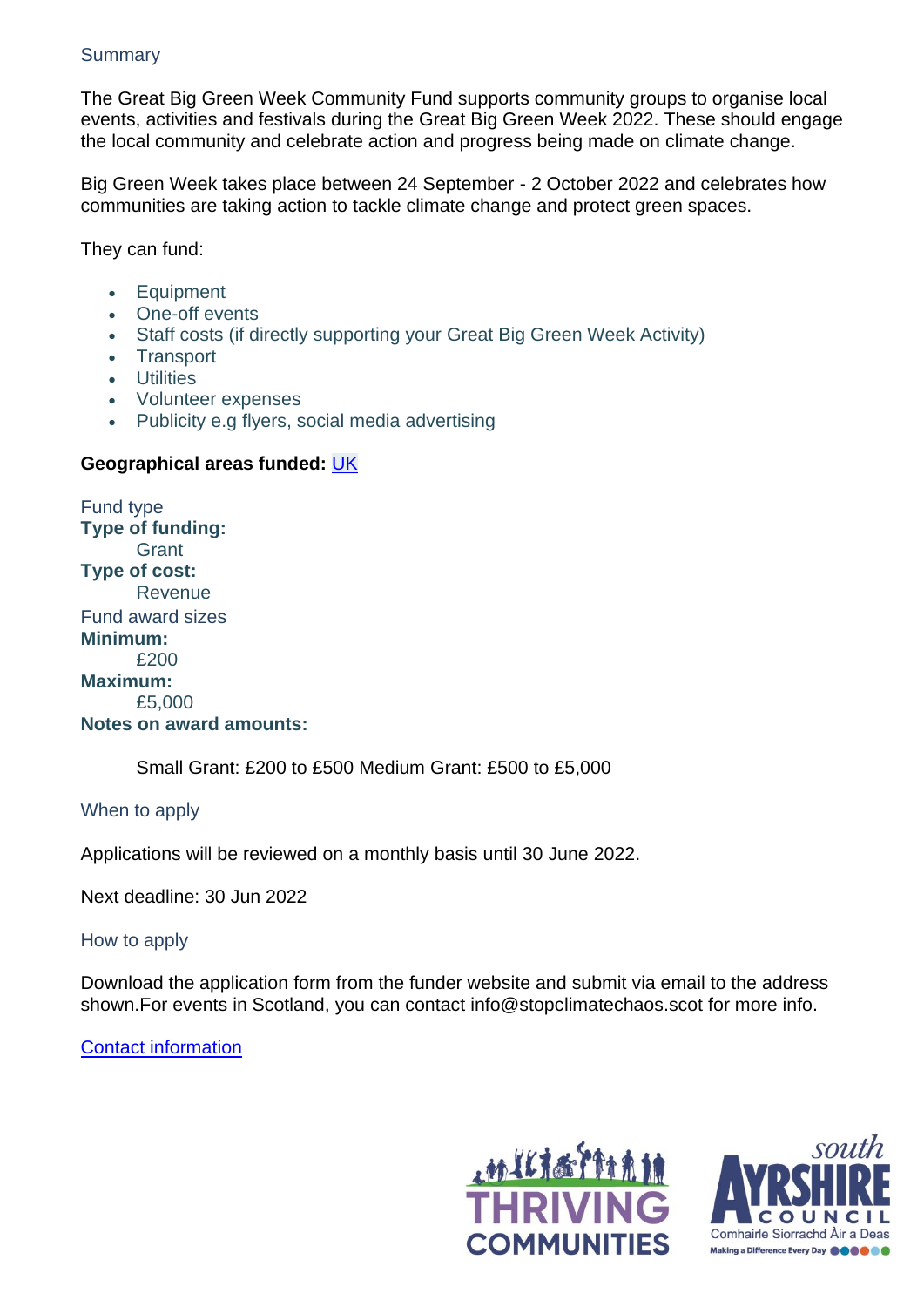#### **Exclusions**

- Alcohol, food & drink at your events
- Contingency costs, loans, endowments or interest
- Profit-making or fundraising activities
- VAT you can reclaim
- Overseas travel or projects that take place outside of the UK
- Small land or refurbishment projects
- Training costs
- Your organisation's running costs

# **Chance to Flourish**

#### **Summary**

Chance to Flourish is funded through the Scottish Children's Lottery. Their mission is to work to ensure that every child in Scotland is given the opportunity to grow and develop to their full potential. They support work with the most vulnerable children, young people and families at a demonstrably high risk of being negatively impacted by poverty.

Examples of projects or activities that have been funded in the past include:

- practical family support including food, clothing and shelter
- support for single parents including parenting skills, health and nutrition
- accessible and affordable daycare or play facilities
- support for vulnerable parents with preschool children or families with pre-school children suffering from any type of disability
- provision of after school care/holiday cover ensuring time and resource for additional educational support
- provision of specific IT/educational equipment for socially deprived children or children suffering from any form of physical or mental disability
- one to one mentoring of children struggling within school because of family circumstances
- support for community libraries and learning spaces
- community based leisure and sporting programmes
- local youth clubs and recreational activities
- employability and skills training within a local community
- mentoring or one to one support, building the self confidence and skills required to enter the employment market

#### **Geographical areas funded:** [Scotland](https://funding.scot/search?geographical_areas_funded=scotland)

Fund type

#### **Type of funding:**

**Grant** 

**Type of cost:**



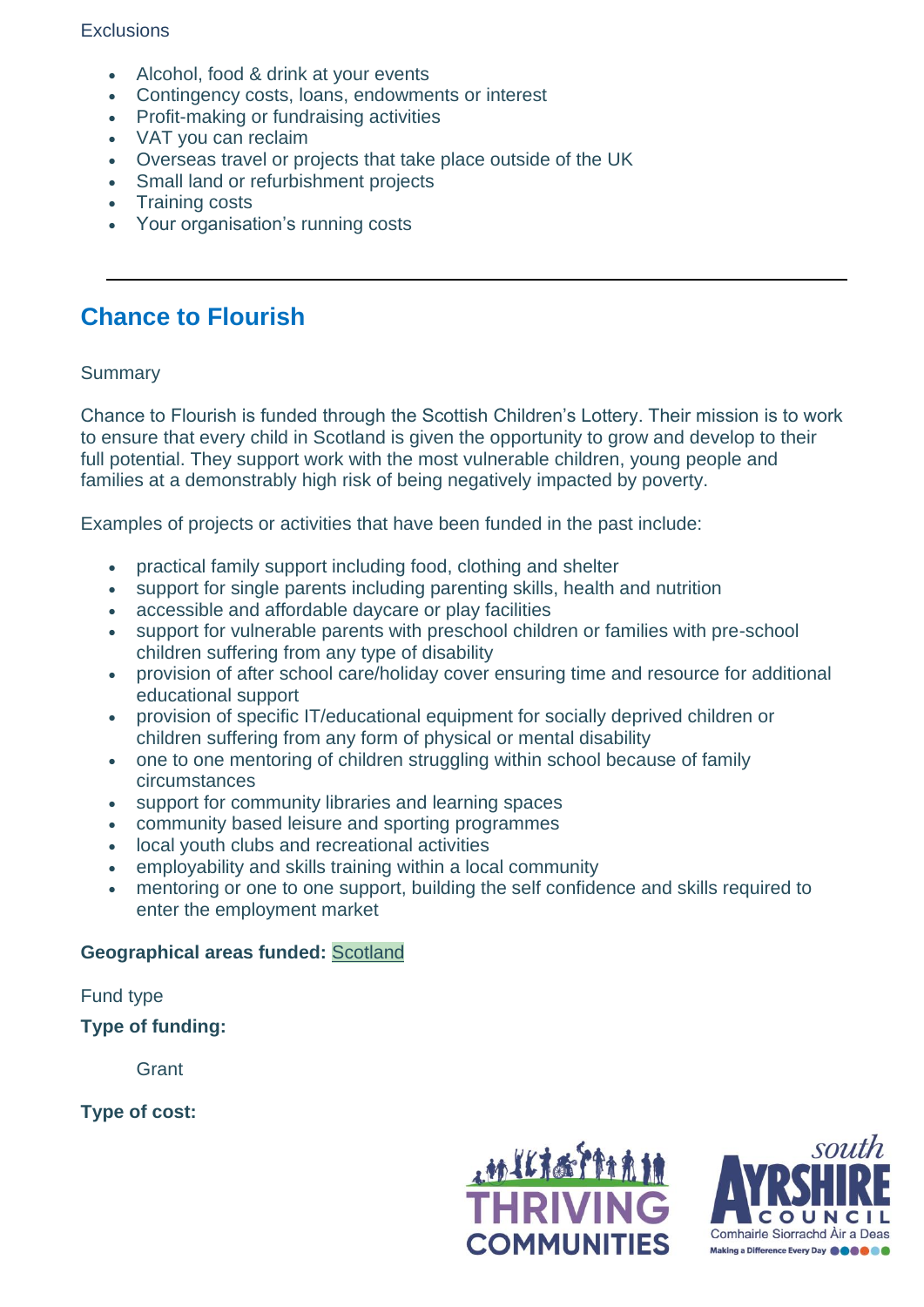#### Capital, Revenue Fund award sizes

#### **Maximum:**

£15,000 **Notes on award amounts:**

> They have two levels of grants. You can apply for a small grant (up to £5,000) or for a large grant (up to £15,000) They prefer to fund up to 50% of any specific project.

Who can apply

Charities registered in Scotland with a charity bank account.

When to apply

The second funding window of 2022 will close on 17 June.

Next deadline: 17 Jun 2022

How to apply

Online application form available on the Chance to Flourish website.

[Contact information](https://funding.scot/funds/a0Rb000000J2vrGEAR/chance-to-flourish?page=1#tab:fund_contact)

**Exclusions** 

They will not fund:

- charitable arms of a Local Authority, Arms Length External Organisations (ALEO's), Housing Associations
- statutory agencies or projects or activities which are a statutory responsibility
- more than 50% of the total project or activity costs
- a project or activity that takes place outside of Scotland
- retrospective or deficit funding or repayment of loans
- administration costs (including marketing and IT)
- projects or activities undertaken by any organisation other than by registered charities
- projects the require funding for more than one year

If successful, you must wait 12 months before reapplying.

# **Paths for All - Community Paths**

#### Summary

This funding provides communities with the resources they need to create, promote and maintain community paths close to where they live by:



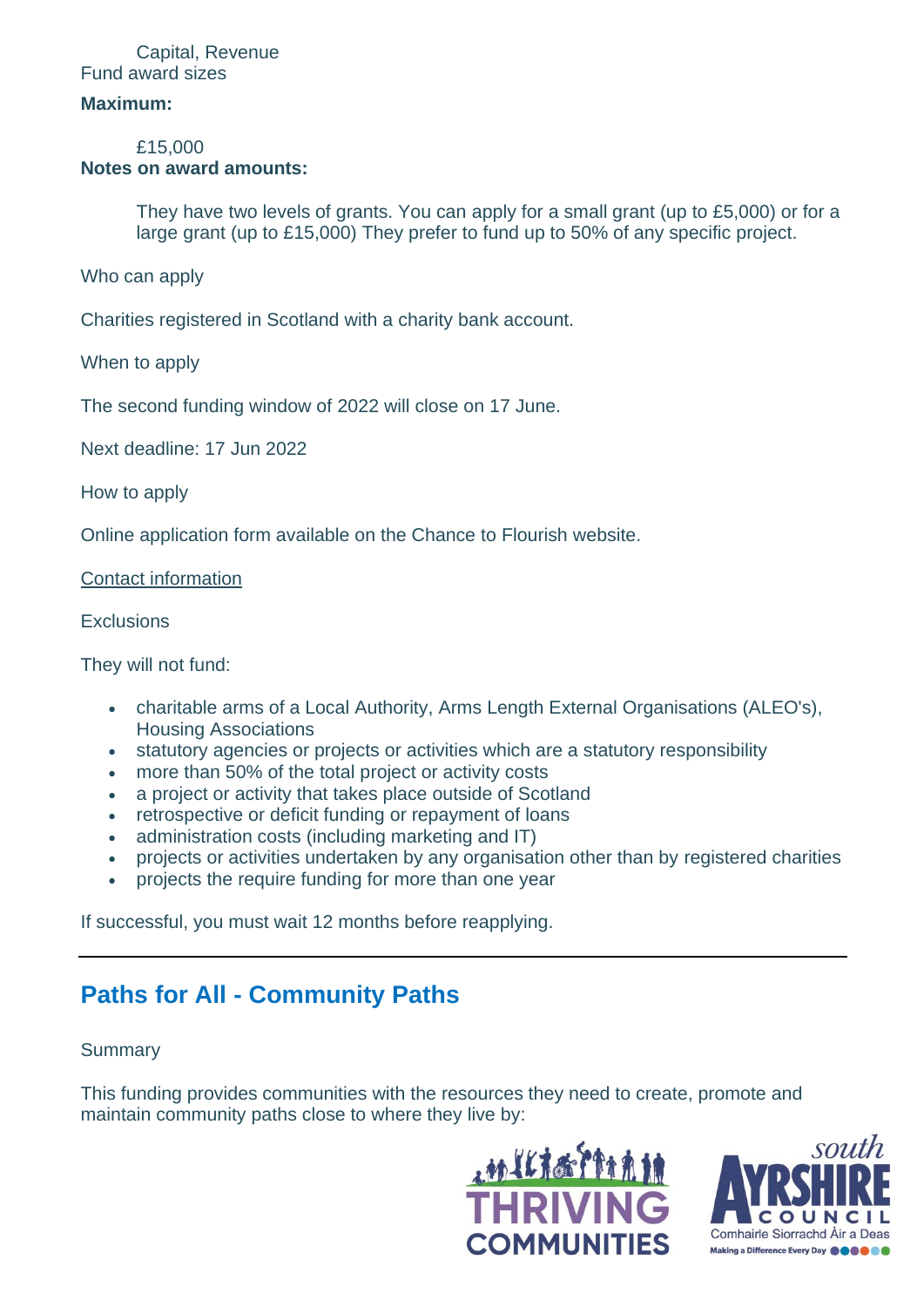- creating new volunteering opportunities for everyone;
- bringing communities together to work and learn from each other
- creating better places for people to explore and enjoy
- creating links that people can use as part of their everyday travel
- improving communities' health and wellbeing by getting people more physically active outdoors and in contact with nature.

#### **Geographical areas funded:** [Scotland](https://funding.scot/search?geographical_areas_funded=scotland)

Fund type

**Type of funding:**

**Grant** 

#### **Type of cost:**

Capital, Revenue Fund award sizes

#### **Maximum:**

£1,500 **Notes on award amounts:**

> You must match the amount you have applied for with a volunteer 'in kind' contribution. Your project must involve at least 8 volunteers who must each contribute a minimum of 5 hours to your project.

#### Who can apply

Constituted community groups who have their own bank account. Community organisations and registered community charities such as community councils, development trusts and community woodland groups working in Scotland.

When to apply

Applications close on 8 July 2022.

Next deadline: 8 Jul 2022

How to apply

Submit an Expression of Interest form on the Paths for All website. If eligible you will be invited to submit a full application.

**\_\_\_\_\_\_\_\_\_\_\_\_\_\_\_\_\_\_\_\_\_\_\_\_\_\_\_\_\_\_\_\_\_\_\_\_\_\_\_\_\_\_\_\_\_\_\_\_\_\_\_\_\_\_\_\_\_\_\_\_\_\_\_\_\_\_\_\_\_\_\_\_\_**

[Contact information](https://funding.scot/funds/a0R0N00000LfhsyUAB/paths-for-all-community-paths?page=1#tab:fund_contact)

# **Corra Foundation - Henry Duncan Grants**



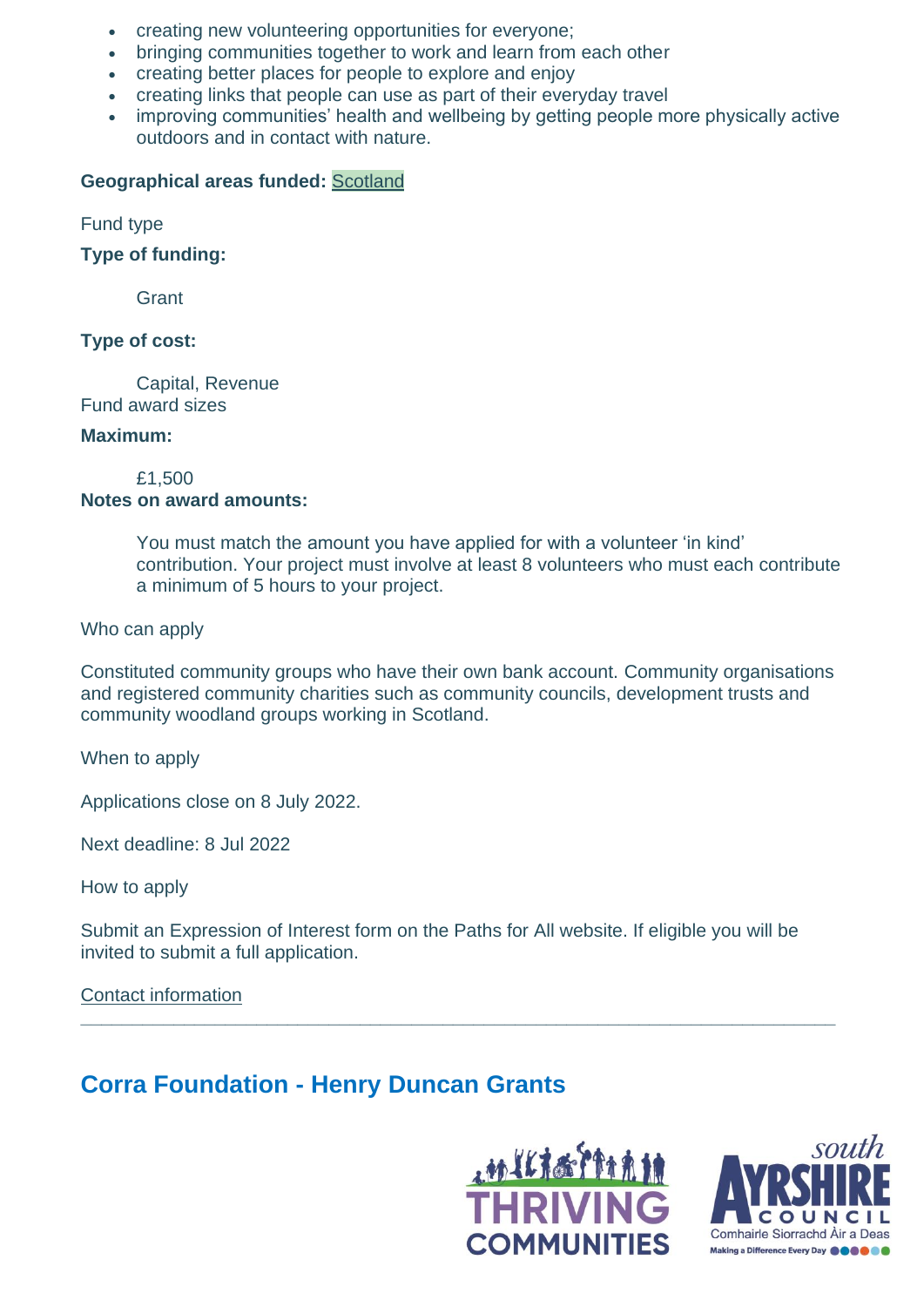#### **Summary**

In 2022, Henry Duncan Grants will fund organisations that can demonstrate that they are supporting children and young people (aged 6-26 years) to overcome the impacts of inequality in their lives.

There are two priority areas for funding this year:

- 1. Organisations that are supporting children and young people to shape their own lives.
- 2. Organisations that are supporting children and young people to develop skills for the future.

Henry Duncan Grants provide unrestricted funding. You can use the money to deliver any aspect of your work with children and young people, including projects or the general running costs for example paying staff, rent and overheads (heating etc).

The fund will focus on a different theme each year:

- 2022: Supporting children and young people facing challenges
- 2023: Increasing opportunities for disabled people and people with long term conditions
- 2024: Supporting people experiencing inequality or discrimination

#### **Geographical areas funded:** [Scotland](https://funding.scot/search?geographical_areas_funded=scotland)

Fund type

#### **Type of funding:**

Grant

#### **Type of cost:**

Capital, Revenue, Core costs Fund award sizes

#### **Maximum:**

£40,000

#### **Notes on award amounts:**

You can apply for up to £8,000 across five years – a total grant of £40,000. You can apply for fewer years or a smaller amount per year if you'd prefer.

#### Who can apply

Organisations that have been supporting children and young people (aged 6-26 years) for at least the past 12 months. You must be either a charity registered in Scotland, or a Community Interest Company (CIC), Registered Social Enterprise or other registered not– for-profit entity (such as a private company limited by guarantee without share capital) registered on Companies House with governing documents stating that your organisation is not for profit.



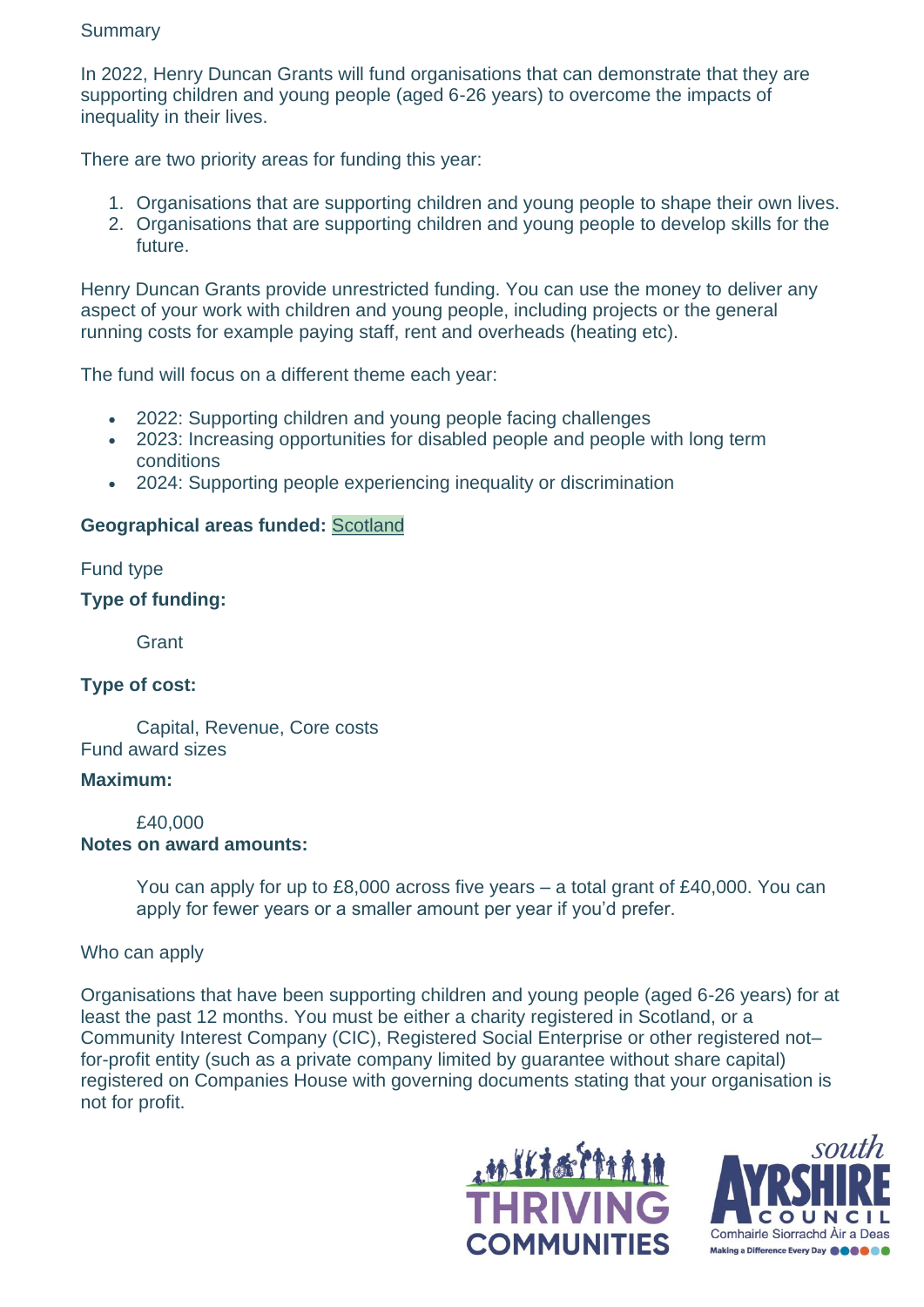Full details on eligibility can be found on the Corra Foundation's website.

#### **Maximum annual income:**

£500,000 When to apply

The closing date for applications is 12 noon on 5 July 2022.

Next deadline: 5 Jul 2022

How to apply

Apply online via the Corra Foundation website

[Contact information](https://funding.scot/funds/a0Rb0000000NgAeEAK/corra-foundation-henry-duncan-grants?page=1#tab:fund_contact)

**Exclusions** 

- If you have previously received a Henry Duncan Grant, this must have been completed by August 2022 to be eligible to re-apply. Henry Duncan Micro Grant Holders can still apply even if they have an ongoing Henry Duncan Micro Grant.
- Cannot be used for large capital costs.